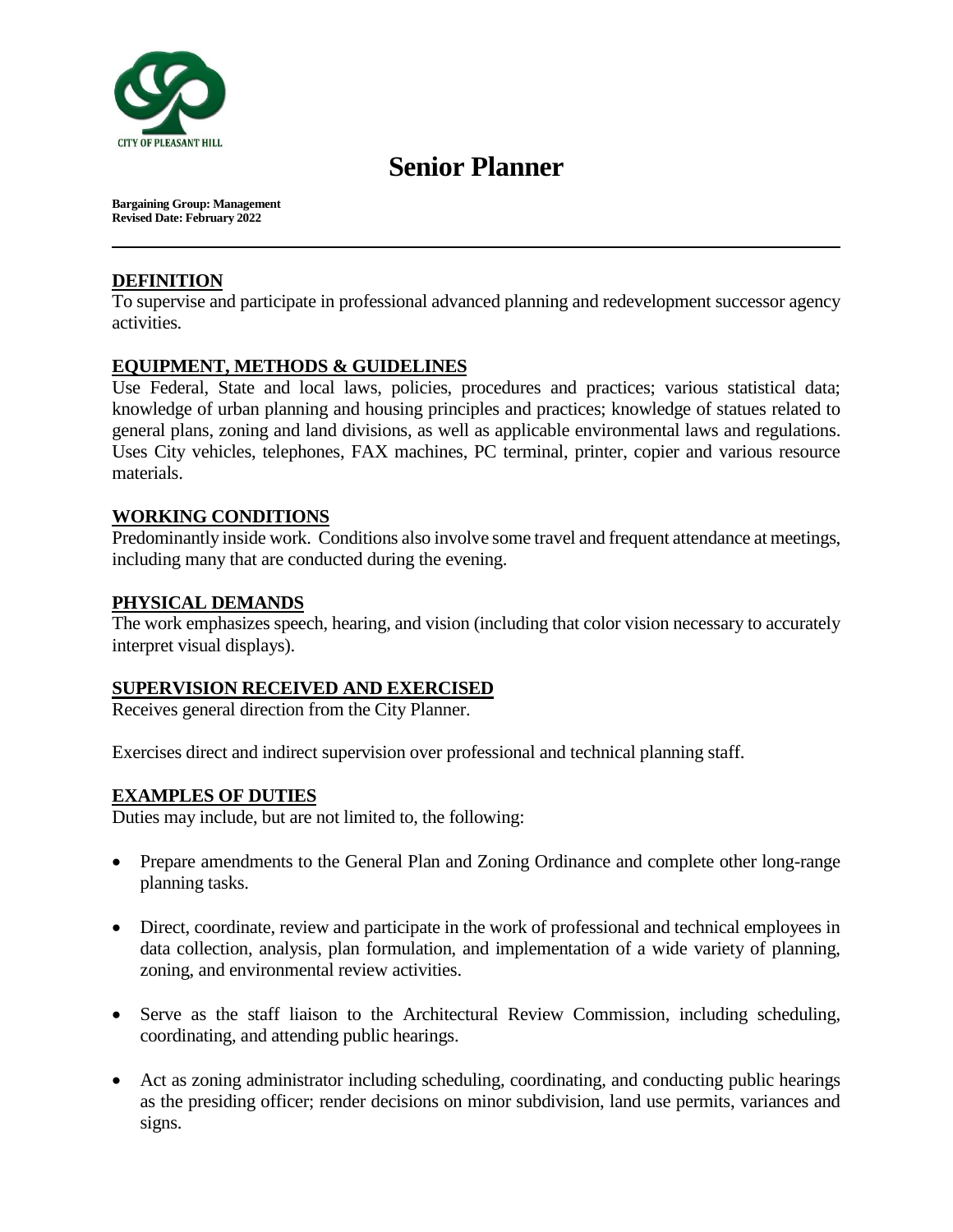- Project manage complex current planning development projects.
- Interpret the Municipal Code and advise the public of City policies and procedures.
- Participate in the selection of necessary City Planning consultants.
- Coordinate planning activities with other City Departments and outside agencies, as required.
- Supervise and manage junior staff, as directed by the City Planner.
- Manage the daily operation and oversight of the Planning Division public counter.
- Update the City website and related City portals, as necessary.
- Act as City Planner, as required.
- Perform other related duties, as assigned.

#### **QUALIFICATIONS**

#### **Knowledge of:**

- o Principles and practices of comprehensive city planning.
- o Recent developments, current literature, and informational sources in the field of planning and zoning.
- o Research methods and techniques.
- o State laws related to general plans, housing (i.e., objective design standards, density bonus, etc.) CEQA and related environmental matters, zoning, and land division.
- o Microsoft Office Suite, including Outlook, Word, Excel and PowerPoint.
- o Permitting software (e.g., Accela Automation or EnerGov Community Development)

#### **Ability to:**

- o Establish and maintain effective working relationships with the public and other City personnel.
- o Communicate effectively, orally and in writing, including making professional and concise presentations before City Commissions and City Council.
- o Prepare and analyze planning studies and communicate findings to these studies in an understandable manner.
- o Manage consultants to ensure projects are completed and within budget.